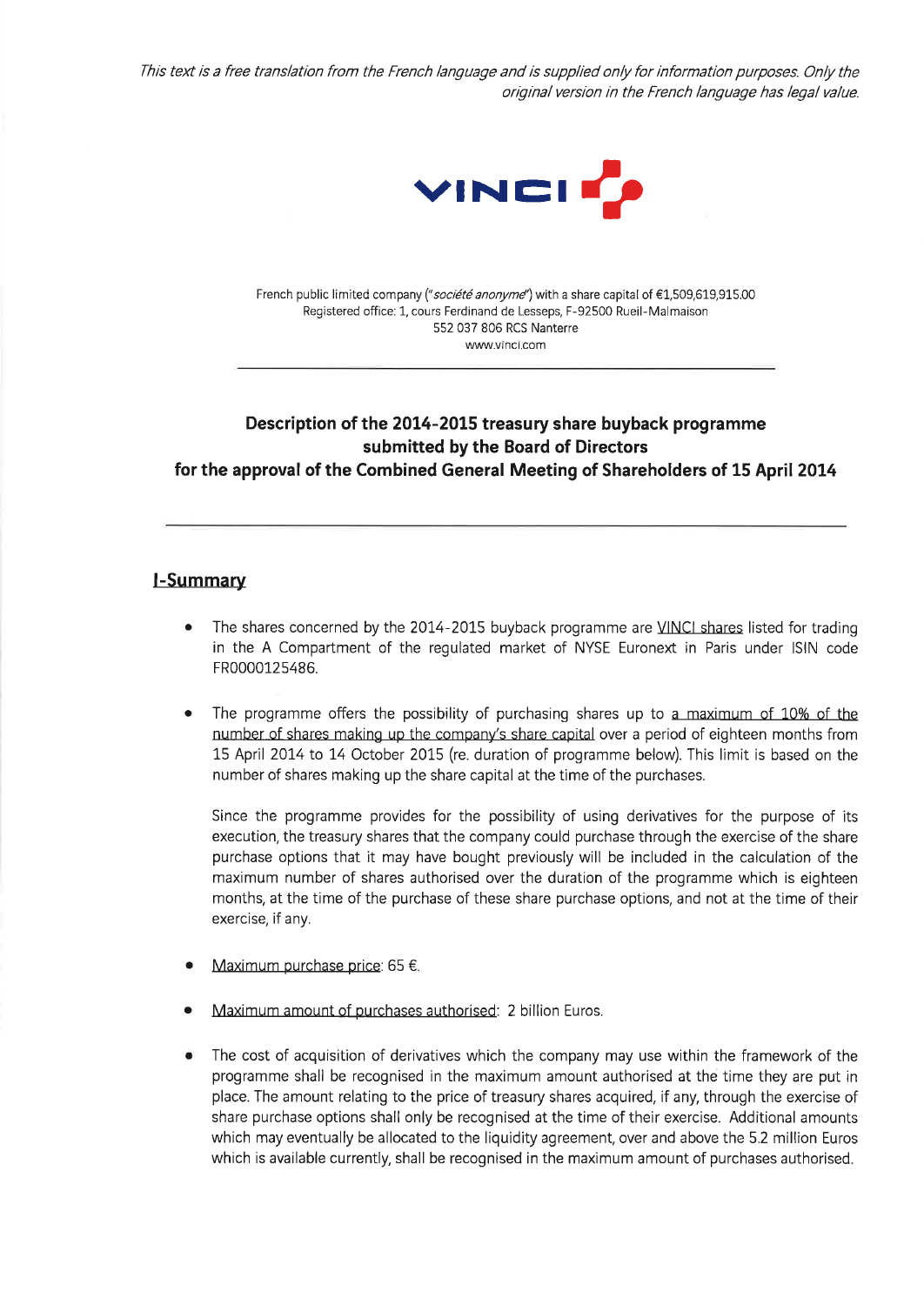- Objectives: (1) delivery of shares pursuant to the exercise of the rights attached to the securities giving access to the share capital, (2) grant of shares for payment or exchange purposes, in particular in connection with transactions involving external growth, (3) disposal or transfer of Company shares to eligible employees and/or company officerts of VINCI group companies in the context of savings plans, share and/or share purchase option allocation plans, (4) ensure market liquidity within the framework of a liquidity agreement that complies with a code of ethics recognised by the Autorité des marchés financiers and entrusted to an investment service provider acting independently, (5) cancellation of shares and (6) implementation of any market practice which would become recognised by the Autorité des marchés financiers under share buyback programmes and, more generally, conduct of any transaction which complies with the current regulations applicable to these programmes.
- Duration of the programme: 18 months as from the approval of the Combined General Meeting of Shareholders of 15 April 2014, i.e. until 14 October 2015.

## II-Objectives of the 2014-2015 share buyback programme: use of shares purchased

VINCI wishes to implement a new treasury share buyback programme with the following objectives:

1. fulfilment of the obligations to grant or exchange shares pursuant to the exercise of the rights attached to securities giving access to the company's share capital;

2. grant of shares for payment or exchange purposes, in particular in connection with transactions involving external growth;

3. disposal or transfer of Company shares to eligible employees and/or company officers of VINCI Group companies in the context of savings plans, share and/or share purchase option allocation plans, including disposal to any approved service provider appointed for the design, implementation and management of any employee savings UCITS or similar structure on behalf of the VINCI Group, and pledge of shares as guarantee under employee savings plans;

4. ensuring market liquidity under a liquidity agreement that complies with a code of ethics recognised by the Autorité des marchés financiers and entrusted to an investment service provider acting independently;

5. cancellation, as part of the company's financial policy, of the shares thus purchased, subject to the adoption of the fourteenth resolution;

6. implementation of any market practice which would become recognised by the Autorité des marchés financiers in respect of share buyback programmes and, more generally, conduct any transaction in compliance with the current regulations applicable to these programmes.

The shares purchased and retained by VINCI shall not carry any voting rights and shall not give right to the payment of dividends.

The company reserves the right to have recourse to derivatives for the implementation of this new programme.

Furthermore, in compliance with the applicable legal and regulatory provisions, including those on stock exchange publicity requirements, it reserves the right to proceed to the authorised reallocations of shares purchased in view of one of the objectives of the programme, to one or several of the other objectives, or to sell them on-market or off-market through an investment service provider acting independently.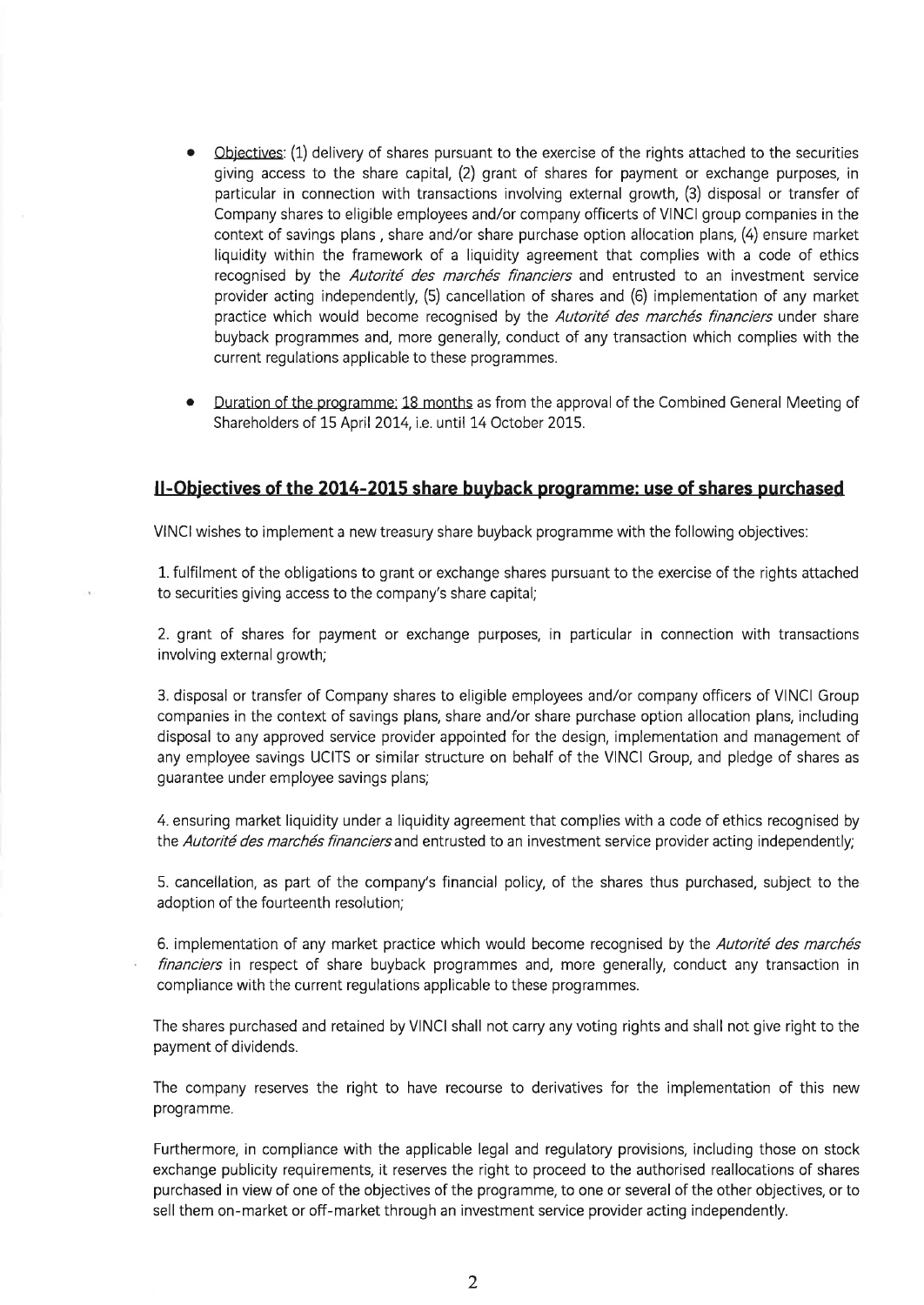### **III-Legal framework**

This programme is within the framework of the provisions of Articles L. 225-209 and L. 225-210 to L. 225-212 of the French Commercial Code and shall be submitted on 15 April 2014 to the General Meeting of Shareholders of VINCI, acting in accordance with the quorum and majority requirements for ordinary (9<sup>th</sup>) resolution) and extraordinary (14<sup>th</sup> resolution) shareholders' meetings:

#### **Ninth resolution**

#### Renewal of the delegation of powers for the Board of Directors in view of the purchase by the Company of its own shares

The Shareholders' General Meeting, having taken note of (a) the Report of the Board of Directors and (b) the description of the new 2014-2015 share buy-back programme, in accordance with the provisions of Article L. 225-209 of the French Commercial Code as well as European Regulation 2273/2003 adopted pursuant to European Directive 2003/6/CE of 28 January 2003, authorises the Board of Directors, with the ability to sub-delegate such powers, within the limits provided for by law, on one or several occasions, on the stock market or otherwise, including by blocks of shares or through the use of options or derivatives, to purchase the Company's shares for the conduct of the following:

- 1. transfer or exchange of shares upon the exercise of the rights attached to securities giving access to the Company's share capital;
- 2. retention and future delivery for payment or exchange purposes in connection with transactions involving external growth;
- 3. disposal or transfer of Company shares to eligible employees and/or company officers of VINCI Group companies in the context of savings plans, share and/or share purchase option allocation plans, including disposal to any approved service provider appointed for the design, implementation and management of any employee savings UCITS or similar structure on behalf of the VINCI Group, and pledge of shares as guarantee under employee savings plans;
- 4. ensuring market liquidity within the framework of a liquidity agreement that complies with a code of ethics recognised by the Autorité des Marchés Financiers and entrusted to an investment service provider acting independently;
- 5. cancellation, as part of the Company's financial policy, of the shares thus purchased, subject to the adoption of the fourteenth resolution hereunder;
- 6. implementation of any market practice that may be recognised by the Autorité des Marchés Financiers in respect of share buy-back programmes and, more generally, conduct of any transaction that complies with the current regulations applicable to these programmes.

The maximum purchase price per share is set at  $€65$ . The maximum number of shares purchased by virtue of this authorisation shall not exceed 10% of the share capital. This limit is calculated at the time of the purchases and the maximum amount of shares thus purchased shall not exceed €2 billion.

The share purchase price shall be adjusted by the Board of Directors in the event of financial transactions involving the Company in compliance with the conditions provided for by the applicable regulations. In particular, in the event of a capital increase through the capitalisation of reserves and the allotment of performance shares, the price specified above shall be adjusted by a multiplier equal to the ratio of the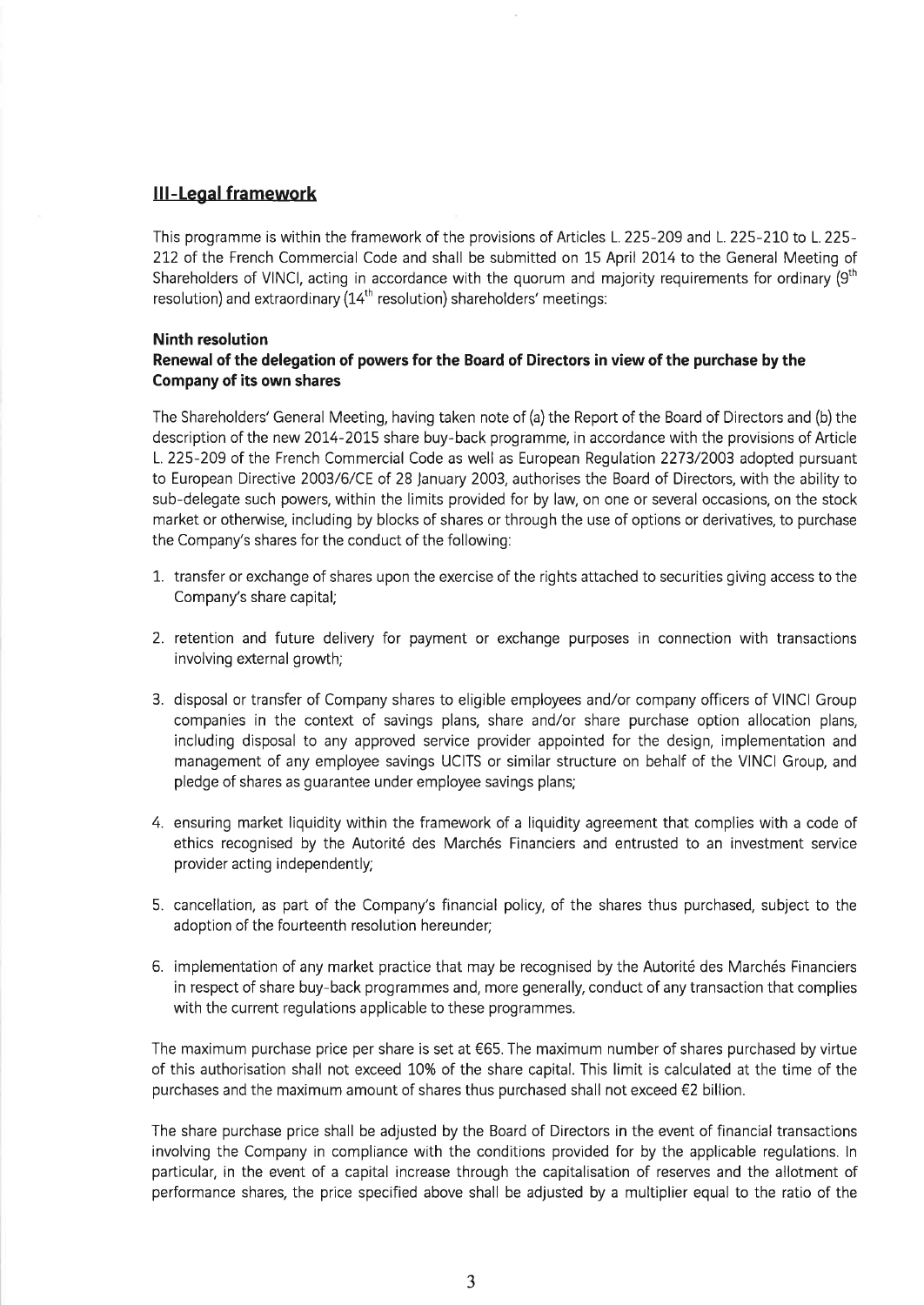number of shares making up the share capital before the transaction to the number of shares after the transaction.

The acquisition, disposal, transfer or exchange of these shares may be carried out by any on-market or offmarket means, including block transactions or through the use of derivatives, in particular through share purchase options in accordance with the regulations in force. There is no restriction on the proportion of the share buy-back programme that may be carried out through block transactions.

These transactions may be carried out at any time in compliance with the current requlations, except during a public offering period.

The Shareholders' General Meeting grants full powers to the Board of Directors, including the ability to delegate such powers, so that, in compliance with the applicable legal and regulatory provisions, including those on stock exchange publicity requirements, it may proceed with the authorised reallocations of the shares purchased in view of one of the objectives of the programme to one or several of the other objectives, or sells them on-market or off-market, it being specified that these reallocations and disposals may concern shares purchased pursuant to previously authorised share buy-back programmes.

The Shareholders' General Meeting grants full powers to the Board of Directors, including the ability to delegate such powers, for the purpose of placing stock market orders, signing any deed of purchase, sale or transfer, entering into any agreement, carrying out any necessary adjustments, making all declarations and accomplishing all formalities.

This authorisation is granted for a period of eighteen months as from the date of this Shareholders' General Meeting. It renders ineffective and replaces the authorisation granted by the Shareholders' General Meeting on 16 April 2012 in its twelfth resolution.

#### **Fourteenth resolution**

#### Renewal of the authorisation granted to the Board of Directors in view of the reduction of the share capital through cancellation of VINCI shares held in treasury

The Shareholders' General Meeting, having considered (a) the Report of the Board of Directors, (b) the description of the new 2014-2015 share buy-back programme, and (c) the special report of the Statutory Auditors, in accordance with the provisions of Article L. 225-209 of the French Commercial Code, authorises the Board of Directors to cancel, at its sole discretion, on one or more occasions, within the limit of 10% of the number of shares making up the share capital on the date when the Board of Directors takes a decision to cancel and over successive periods of twenty-four months for the determination of this limit, the shares purchased by virtue of the authorisations granted to the Company to purchase its own shares, and to proceed with a reduction in share capital equivalent to that amount.

The Shareholders' General Meeting establishes the validity of this authorisation at eighteen months as from the date of the present meeting and grants full powers to the Board of Directors, including the powers to delegate such powers, to take all decisions necessary for the cancellation of shares and reduction of the share capital, to recognise the difference between the purchase price and the nominal value of the shares in the reserve account of its choice, including the account for "share premiums arising on contributions or mergers", to perform all actions, formalities or declarations to finalise the reductions in capital which may be carried out by virtue of this authorisation, and to amend the Company's Articles of Association accordingly.

This authorisation renders ineffective and replaces the authorisation granted by the Shareholders' General Meeting on 16 April 2013 in its sixteenth resolution.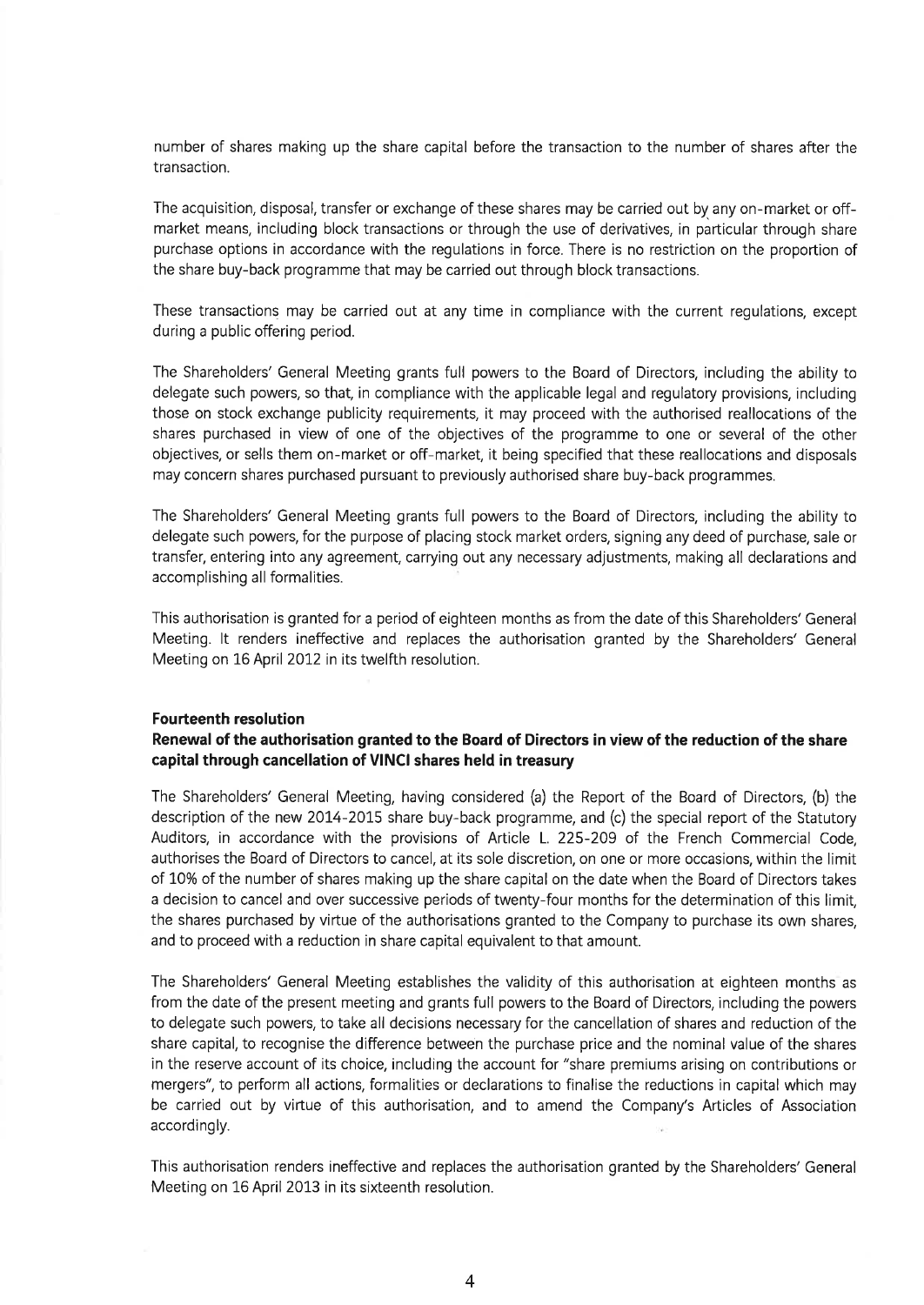#### IV-Procedures

### 1. Maximum proportion of the share capital which may be acquired and maximum amount payable by VINCI

The maximum proportion of the share capital that VINCI may acquire is 10% of its share capital as it will stand on the date on the Combined General Meeting of Shareholders. However, in the event of a variation in the share capital after that date, the authorisation granted by the General Meeting would apply to 10% of the new share capital.

The maximum purchase price per share is set at  $€65$ .

The maximum total amount of capital which may be allocated to share purchases by virtue of this programme amounts to two billion Euros. This maximum amount shall apply for all transactions carried out as from 15 April 2014 over the duration of the programme: purchase of treasury shares, acquisition of derivatives on treasury shares, treasury share subscription through the exercise of derivatives previously put in place, additional amounts that may be allocated to the liquidity agreement.

The company reserves the right to use the entire programme.

VINCI shall see to it that it does not directly or indirectly exceed the buyback ceiling of 10% of the share capital authorised by the General Meeting of Shareholders over the 18 months of validity of the programme.

It shall furthermore see to it, and at all times, that it does not own, directly or indirectly, more than 10% of its share capital.

Moreover, the share buyback programme shall not have any significant impact on the percentage of floating shares of VINCI (excluding treasury shares and shares held in the employee share participation program), which amounted to 83.1% of the share capital on 31 December 2013 and 83.0% on 28 February 2014.

The amount of the company's free reserves, which amounted to 17 994 million Euros on 31 December 2013 is, as required by law, higher than the amount of the share buyback programme.

## 2. Share buyback modalities

Shares may be purchased fully or partly by all on-market and off-market means, including block transactions or through the use of derivatives, in particular through share purchase options in accordance with the regulations in force. The company shall see to it that it does not add to share volatility if it uses derivatives.

These transactions may be carried out at any time in compliance with the regulations in force, except during a public offering.

The proposed authorisation submitted to the General Meeting does not restrict the proportion of the programme that may be carried out through the acquisition of blocks of shares.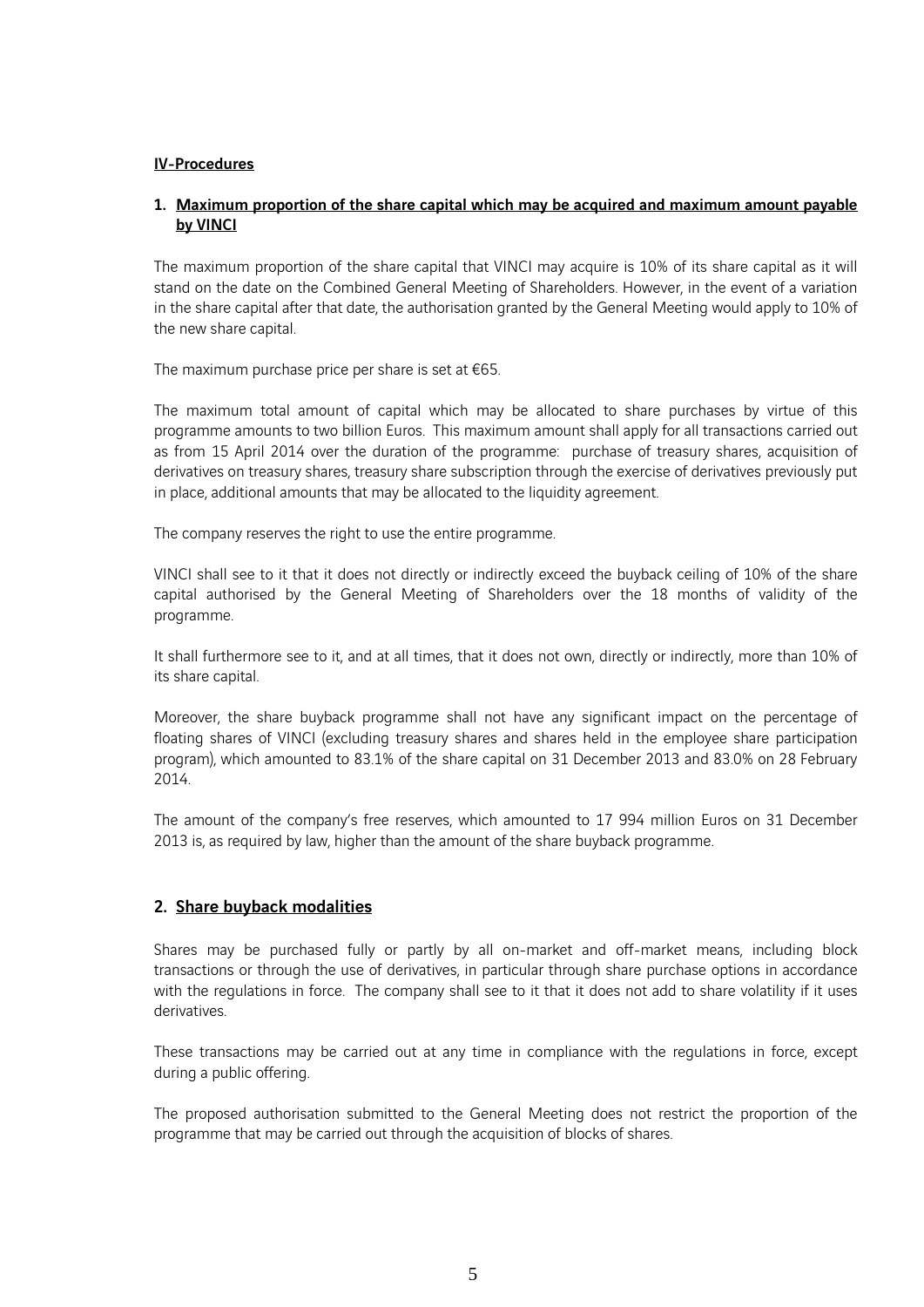## 3. Duration and timeframe of the share purchase and cancellation programme

Share purchases may be carried out over a period of 18 months following the date of the General Meeting, i.e. from 15 April 2014 to 14 October 2015 at the latest.

Pursuant to paragraph 4 of Article L. 225-209 of the French Commercial Code, the shares purchased can only be cancelled up to the limit of 10% of the share capital over successive rolling periods of 24 months.

## 4. Use of derivatives

VINCI reserves the right to use derivatives for the implementation of this programme in order to cover, under the current regulations, options positions that it has taken separately (such as share subscription or purchase options granted or issued debt securities giving access to the share capital). Information on the use of derivatives on treasury shares is systematically provided to the Board of Directors.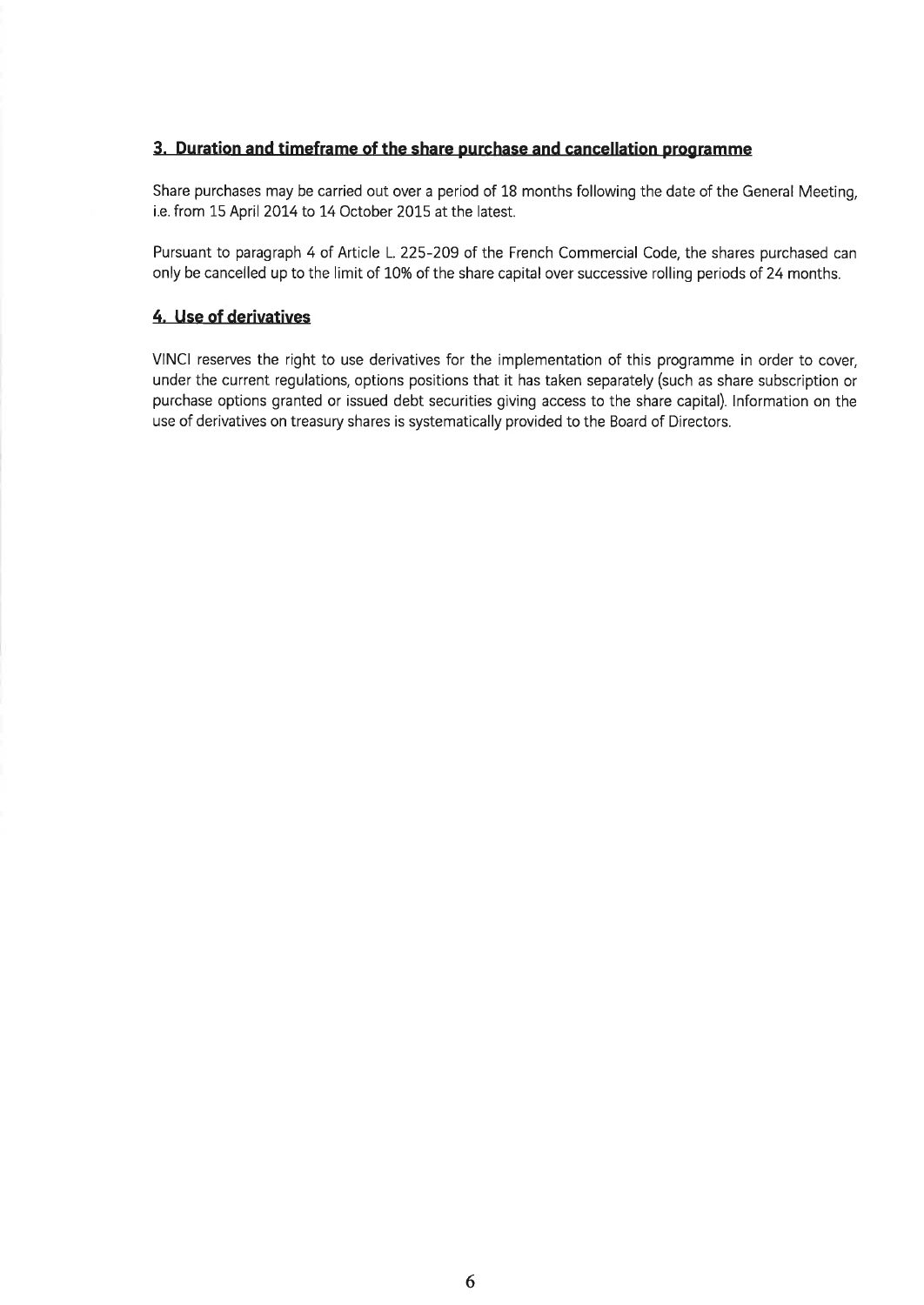# V- Breakdown by objective of treasury shares as at 31 December 2013 and as at 28 February 2014 in respect of the execution of the current 2013-2014 share buyback programme and previous programmes

| <b>Objectives</b>                                                                                                          | <b>Number of treasury shares</b><br>as at 31 December 2013<br>and percentage of the share capital | <b>Number of treasury shares</b><br>as at 28 February 2014<br>and percentage of the share capital |
|----------------------------------------------------------------------------------------------------------------------------|---------------------------------------------------------------------------------------------------|---------------------------------------------------------------------------------------------------|
| Shares to be delivered for payment or<br>exchange purposes in connection<br>with transactions involving external<br>growth | 40 025 895<br>6.65%                                                                               | 40 386 484<br>6.68%                                                                               |
| Shares to cover share purchase<br>options plans                                                                            | 0<br>0%                                                                                           | 0<br>0%                                                                                           |
| Shares to cover performance shares<br>plans                                                                                | 4 202 570<br>0.70%                                                                                | 4 202 570<br>0.70%                                                                                |
| Shares to be allocated in connection<br>with employee shareholding<br>schemes                                              | 516 406<br>0,09%                                                                                  | 516 286<br>0.09%                                                                                  |
| Shares to be cancelled                                                                                                     | $\mathbf 0$<br>0%                                                                                 | $\mathbf 0$<br>0%                                                                                 |
| <b>Total</b>                                                                                                               | 44 744 871<br>7.44%                                                                               | 45 105 340<br>7.47%                                                                               |